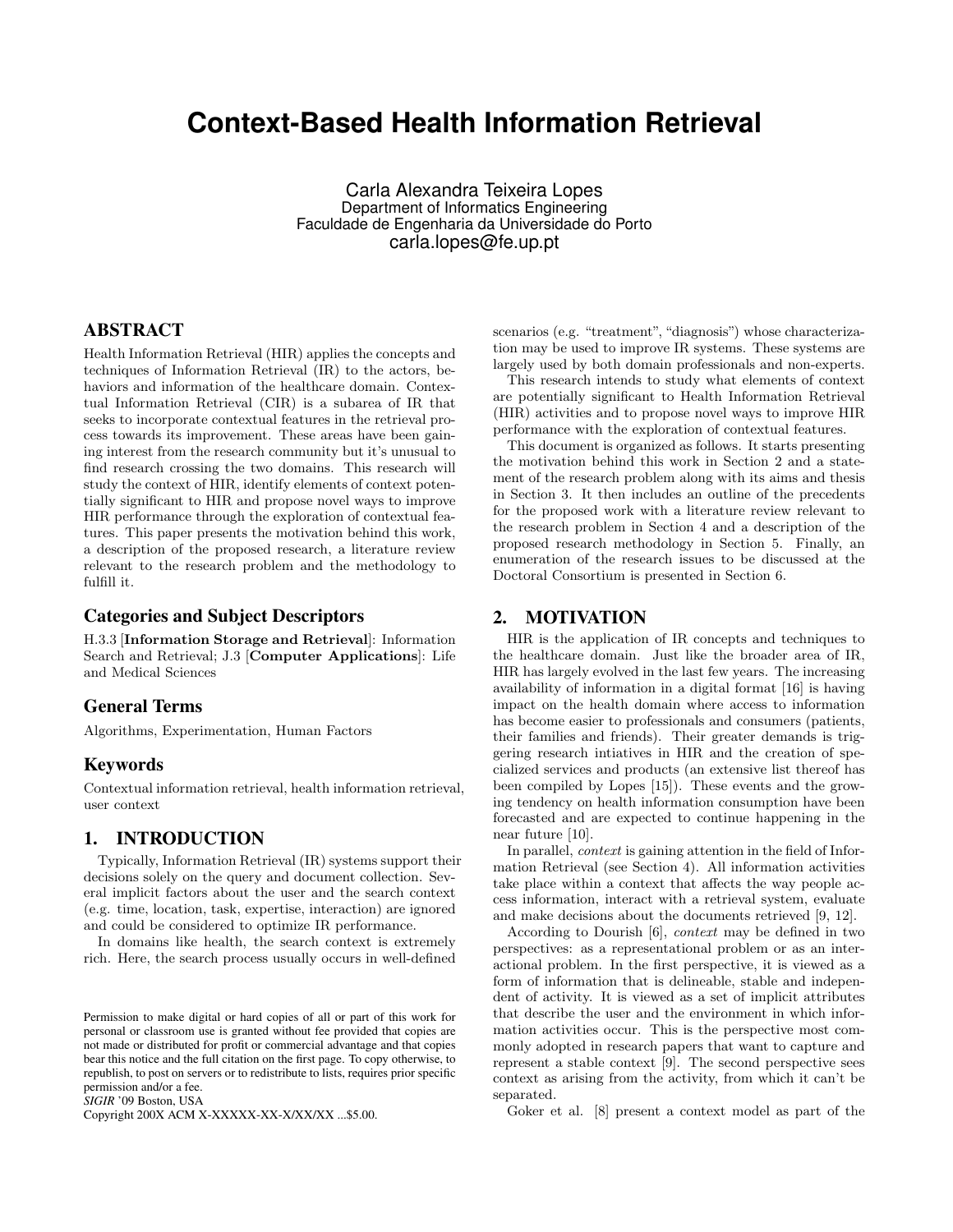AmbiSense research project. In this model, context elements are divided into five main categories: task (e.g.: what the user is doing, his goals, tasks, activities), social (e.g.: social aspects of the user, such as information about friends and family, his role), personal (e.g.: mental and physical information about the user such as mood, expertise, disabilities), spatio-temporal (e.g.: attributes like time and location) and environmental (e.g.: users surroundings like things, light, people and information accessed by the user).

Several authors agree that context, often ignored, might be used to improve the retrieval process [12, 3]. A contextualised IR could allow IR systems to learn and predict what information a searcher needs, learn how and when information should be displayed, present how information relates to other information that has been seen and how it relates to other tasks the user was engaged in and decide who else should get the new information.

According to Lin et al. [13], "the domain of clinical medicine is very well-suited for experiments in building richer models of the information seeking process". In fact, it's not difficult to foresee contextual features in this domain that could enrich HIR models. In the health domain, the search process usually occurs in well-defined scenarios (e.g.: "treatment", "diagnosis") [14] and context may be extremely rich. Similarly to any visit to the doctor, where the patient doesn't just say "itch", but explains the context of the "itch" to the doctor, context is relevant to HIR. Other examples of contextual features that can be used are: searcher's personal health record, clinical case in hands, searcher's expertise in the health domain.

Hersh, one of the major figures in HIR, pointed in a 2007's presentation that "finding the right information for the right task" is one of the grand challenges for HIR. Together with the relevance of context in the health field [19] and the spread of HIR activities, this stimulates this research.

#### 3. PROPOSED RESEARCH

This research thesis may be defined as - "Context can be used to improve Health Information Retrieval". This research seeks to study how contextual features surrounding Health Information Seeking and Retrieval can affect the use of HIR systems and to apply these features in the improvement of these systems. More specifically, it will focus on:

- 1. The identification of potentially significant elements of context to HIR (e.g. task features, personal features, interaction features, social features),
- 2. Ways to capture these context features,
- 3. The improvement of HIR with IR strategies that use the identified contextual elements,
- 4. IR prototypes, developed on top of standard retrieval models, to test and evaluate the defined strategies.

The large quantity of contextual data that may be associated with an HIR system make us believe that context can be useful to deal with some of its known problems and to improve it. For example, it can be useful to increase the relevance of the returned documents helping to manage the vast amount of available health information. It may also be useful to deal with the problem of complicated medical terms that are commonly misspelled or incomplete in search engines' queries [19] with the use of task and personal context features. It's also possible to imagine ways to help health information quality assessment - another commonly mentioned problem [5] - through the use of social context features.

This research will be mainly dedicated to text content instead of other types of media content like images, videos and sounds. It will also be focused on some specific phases of the retrieval process. Figure 1 presents the generic architecture of the retrieval process, it is possible to distinguish the stages, by the boxes with grey filling, where this research will focus. The dotted lines represent search contextual features that feeds, implicitly or explicitly, the specified retrieval phases.



Figure 1: The Retrieval Process [adapted from [1]]

These retrieval phases were chosen because they have a great potential of improvement through the use of contextual information and are associated with fewer barriers than other phases like the indexing one. In fact, the required infrastructure and financial investment are not the same in all phases - to store a repository and implement an indexing process is expected to be more demanding in infrastructures and more dependent on specific datasets.

#### 4. BACKGROUND AND RELATED WORK

In the field of Information Retrieval, the interest to adapt the search process towards the user needs and context has been growing [3]. Contextual IR, Adaptive IR and Interactive IR are names usually given to this research area. Several journals and conferences have given attention to this topic in the last few years. The Information Processing and Management journal has dedicated two special issues to this topic, one in 2002 and another in 2008. The Information Retrieval journal has also dedicated a special issue in 2007 to Contextual Information Retrieval Systems.

In 2004 and 2005 two workshops entitled Information Retrieval in Context (IRiX) were held in association with the ACM SIGIR Conference. In 2006, a new set of conferences entitled Information Interaction in Context (IIiX) has begun as a spin-off. Another workshop about Adaptive IR took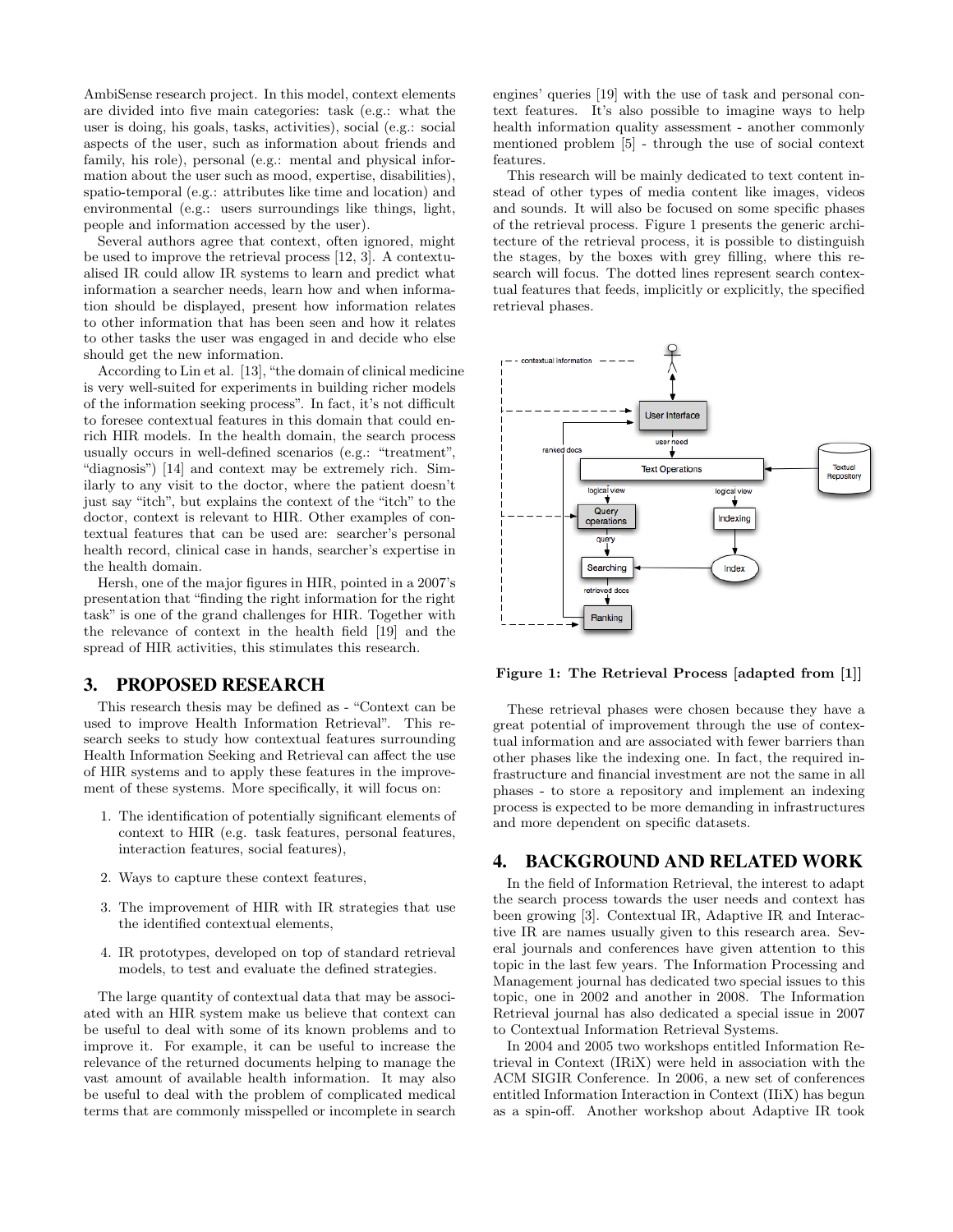place in SPIRE'06. In 2007, a workshop entitled Context-Based Information Retrieval was held in the Sixth International and Interdisciplinary Conference on Modelling and Using Context. In 2008 occurred the second edition of IIiX, a conference called Information Seeking in Context (ISIC) and a workshop at Informatik 2008 entitled Use In Context: Between adaptivity and adaptation in context-based interactions. In 2009, a workshop at the 31th European Conference on Information Retrieval will be dedicated to Contextual Information Access, Seeking and Retrieval Evaluation.

All these journals and conferences provide an overview of the relation between context and information retrieval, present case studies, propose evaluation and research methodologies, offer new ways for modelling context and provide frameworks for doing research in this area.

The interest in HIR has also been growing [15]. Recent research works propose new ways to adjust queries to user needs, to index health data, to present search results, to rank results (e.g. based on readability, content) and to analyze information needs and behaviors [15]. There are also specific HIR research works that focus on the exploration of contextual features. From these, the ones that focus or may have impact at the retrieval process's phases included in this research (Interface, Query Operations and Ranking) will be presented next.

Maviglia et al. [18] conduct a study to determine the impact of a medication infobutton in health professionals' questions and in their decisions. This button, called KnowledgeLink, is embedded within other applications and returns patient-specific and context-specific links from medications that appear in patient's health records. They conclude that, although used infrequently, this button satisfies the clinician's information needs and has impact on decision making.

Silva et al. [19] use data from Personal Health Records (PHR) as a context to deliver health information search results adapted to the user health conditions. Their system uses Google to gather the user's query results and reorders them based on the occurrences of context keywords (gathered from the PHR) on these documents. The results' presentation is another component of the system: each result has a contextual line (with the terms of the PHR found in the document), document's cached version with highlighted context keywords is presented and some filtering options are presented in the results page. Results show that adding context to the retrieval process is useful when users are learning about a topic or when information is ambiguous and not so useful when users look for answers to specific questions.

Liu et al. [14] describe a query expansion method that has into account the scenario/task context (e.g.: "treatment", "diagnosis") in retrieving medical free text. This expansion method uses the Unified Medical Language System (UMLS) knowledge source to add terms relevant to the query's scenario. When compared with a traditional method that expands terms statistically correlated but not necessarily scenario specific, this method showed improvements in precision-recall.

Lin et al. [13] identify and describe five context elements that improve the representation of user's needs in queries: the work task model, the search task model, the process model, the problem structure and the domain model. The authors mention the use these elements in the building of a more refined model of the information seeking process.

Martins et al. [17] propose a context-aware information

retrieval process composed of a semantically built index and a relevance feedback approach. The semantic index is built using natural language tools to analyze each document and link their terms to concepts of the UMLS ontology. The relevance feedback approach is based on implicit evidences provided by contextual information and explicit evidences provided by the user interaction while browsing the results.

White et al. [20] study the effect of domain expertise on web search behavior in four different domains (one of them is medicine). They characterize the nature of the queries, search sessions, visited web sites, and search success for users identified as experts and non-experts within these domains. With this analysis they build a model to predict expertise and show how this information may be used to improve IR systems (e.g. present better results, query suggestions, help non-experts gain expertise).

Yan et al. [21] deal with the problem of different readability levels in health documents and its adjustment to users with different domain knowledge. To allow different rankings for health-experts and non-health experts they propose a model of text readability. The model takes into account two factors: how the domain-specific concepts affect the documents readability and the document's textual genres. They propose and apply (in the context of HIR) three readability formulas. When compared to four traditional readability measures, the proposed formulas showed improvements.

## 5. PROPOSED METHODOLOGY

This research is expected to be multidisciplinary. Besides the IR field, the competencies and techniques from areas like Knowledge Management, Data Mining, Machine Learning, Natural Language Processing, Human Computer Interaction and Information Seeking Behavior, will be needed at different stages.

An important aspect to the success of this research is the access to relevant datasets. Contacts have already been made towards an easy access to several national hospitals. This will facilitate the analysis of health professionals' information behavior, the acquisition of relevant datasets (e.g.: query and access logs, surveys' answers) and will allow the evaluation of prototypes. The diversity of hospitals will allow the creation of a larger and richer sample of cases and, therefore, a better characterization of health information seeking behavior.

Other datasets have already been obtained. Some of them are: web access logs from the computers at an hospital's library, set of access logs from a well-known portuguese search engine, set of queries classified in categories (one of them is health) and the three knowledge sources of the Unified Medical Language System. These datasets will be useful to characterize health information seeking behavior and, directly or indirectly, will be useful to the three phases of retrieval process where this research will act.

The defined methodology includes several steps that will be briefly described next.

#### 5.1 Information Seeking Behavior Studies

The characterization of Information Seeking Behavior is usually a prerequisite to the creation of an IR system [3]. Therefore, an Health Information Seeking Behavior study is needed to find the context attributes that matter for HIR applications. This characterization may be done, for example, through user observation, questionnaires and interviews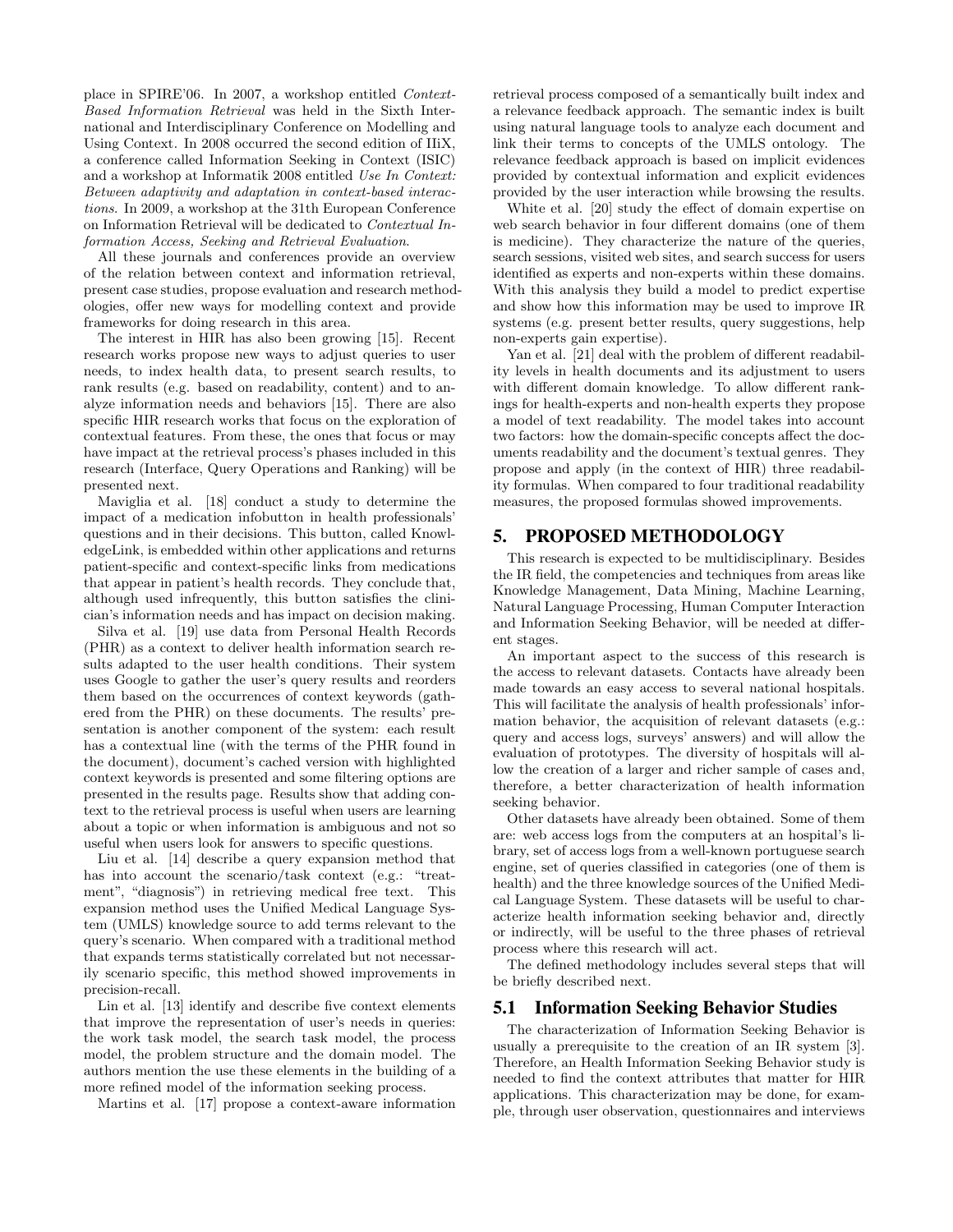or through search engines' logs analysis.

The identification of contextual features that may be useful for HIR is the expected deliverable of this phase.

#### 5.2 Retrieval Framework Definition

After the previous phase's conclusion, it will be necessary to propose an information retrieval framework. This framework incorporates the previoulsy identified contextual features and defines the characteristics of the IR system. Contextual features incorporation may be done at either one of the three levels: the user interface, query operations and ranking. It is possible, for example, to define a method to identify the type of clinical question (e.g. background or foreground question as defined by Hersh [11]) behind a query in order to adjust the relevance score of each result. Or the system may predict the user's expertise level and rank the results accordingly.

Other possible lines of action include: using spelling suggestions and automatic query reformulation; faceted search (allowing the user to navigate hierarchically, choosing the order in which categories are presented); lookahead (e.g.: automatic completion of query terms, suggestion of popular terms, results annotations); relevance feedback, summarization (e.g.: aggregating query results in a more consumable form, clustering) and visual presentation of the results (e.g.: tables, charts, tag clouds).

#### 5.3 User Context Capture

The acquisition of contextual data may be done in several ways namely through the analysis of the searcher's or group's characteristics, by the analysis of past interaction processes, by observing properties of contents or even by exploiting temporal properties like frequencies and length of searches. This data may be in the format of log files but it can also be obtained from other systems (e.g.: searches' history, user's bookmarks, email or office applications).

In the end of this phase, the methods to capture user context should be implemented.

#### 5.4 Prototypes Development

In this phase, prototypes based on previous findings and developments will be built. It will be done over standard retrieval models and should integrate previously implemented methods responsible for the collection of contextual features.

Two different strategies may be followed according to the context being explored. The system may explore it (e.g.: through the use of relevance feedback techniques) or can allow searchers to explore it (e.g.: through the adaptation of IR interfaces to present contextual information).

During the implementation phases, existing health thesaurus or ontologies whose relations may be used to improve the retrieval processes, may be used. For example, hierarchical relations can be used do term explosions in a query, synonymous relations may be used by the searcher to express a concept in different words and related relations may be used to remind a searcher of different but related terms [11].

## 5.5 Evaluation

This phase has the goal to define and setup evaluation experiences able to evaluate the developed prototypes. According to the prototype being evaluated, one or more of the following methods may be selected.

The Cranfield model is still the dominant evaluation model in IR [4] and is based on the use of testbeds (documents, queries and relevances assessments collections). It also includes the use the assessment of retrieval performance through standard IR measures like precision and recall. A possible testbed is the one developed by William Hersh, named OS-HUMED<sup>1</sup>. Similarly to what has been done by Liu and Chu [14], other databases may also be adapted to be suitable to the defined experience.

Being an obvious solution to the prototypes' evaluation, the Cranfield method has restrictive assumptions on the cognitive and behavioral features of the IR system's environment [4]. For this reason and for the understandable importance of the environment in contextual IR, it's critical the use of alternative approaches.

The model defined by Borlund [4] to evaluate interactive IR systems is a possible method. In this framework, simulated work tasks and alternative performance measures that take into account the non-binary nature of the relevance assessments are used.

Silva and Favela [19] defined a simulated work task but the evaluation was done through the use of questionnaires (one with questions about the retrieval task and another about experience insights) and through activity monitorization.

Another alternative involves the manipulation of specific context features (e.g. task complexity) as proposed by Bell and Ruthven [2].

The use of real tasks (recording real searches and asking searchers to replay the searches)[7] is another option.

# 6. ISSUES FOR DISCUSSION

Globally, it would be very positive to my research to have feedback from IR experts on the methodology and ideas here presented. Are there any issues/problems I should be aware of? Are there any suggestions for improvement? Are there other available datasets that may be used in this work?

I expect to have concluded the Health Information Seeking Behavior studies at the date of the Doctoral Consortium. Therefore, it would be an excellent opportunity to discuss their results and to discuss the methods I will have defined to capture contextual features. How should these be implemented and integrated in an IR system?

I'm very interested in discuss evaluation methods and metrics of systems where users play a central role like the ones involved in this work. What are the most common problems in IR experimental setups? How are they usually overcome? Are there more testbeds suitable for the health area?

I'm also interested in seeking suggestions about possible research directions. Are there any research questions relevant to the problem that were not mentioned? Are there any pertinent research studies or literature I should study/follow?

## 7. ACKNOWLEDGMENTS

This work is partially funded by Fundação para a Ciência e a Tecnologia under the grant SFRH/BD/40982/2007.

<sup>1</sup>http://ir.ohsu.edu/ohsumed/ohsumed.html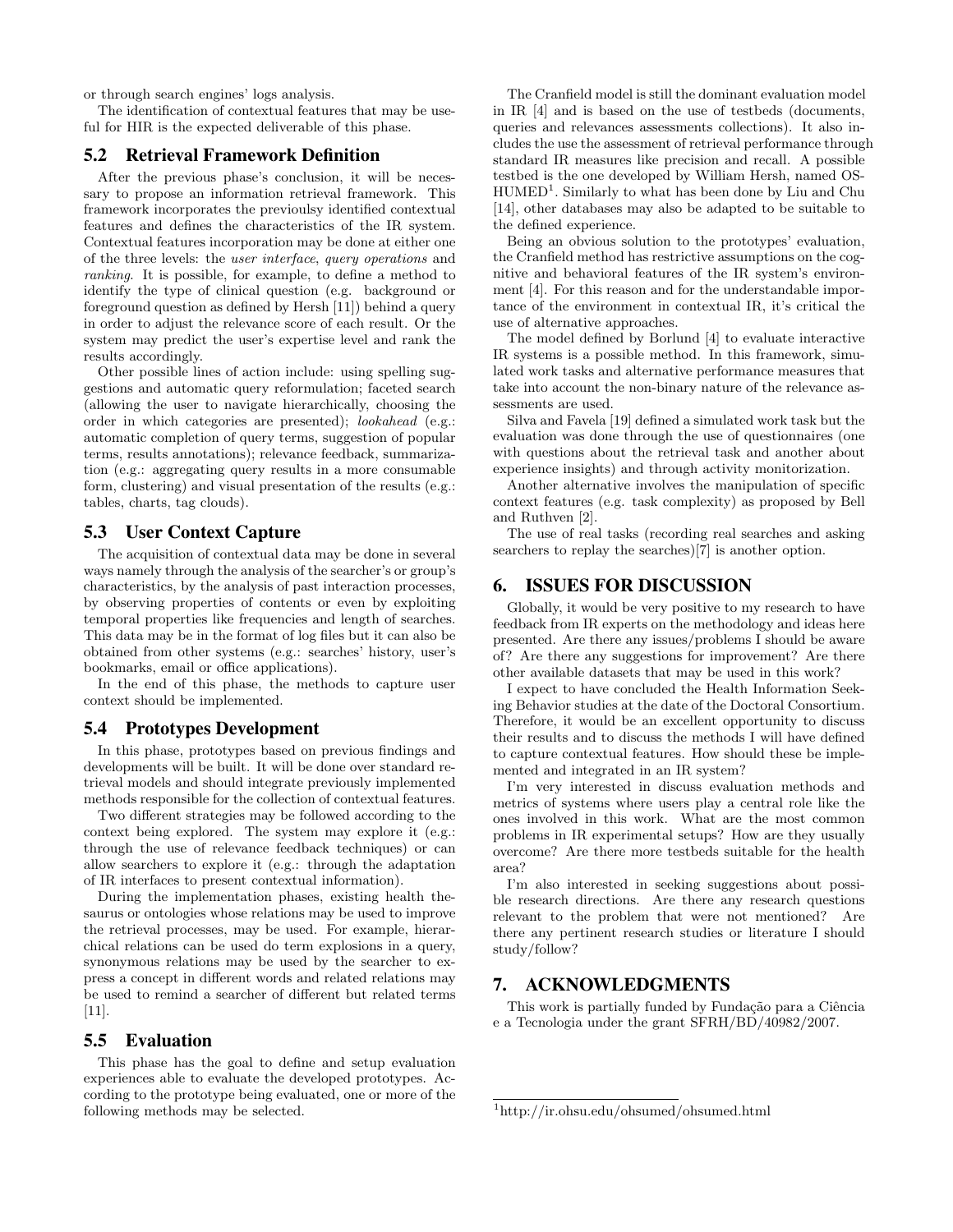# 8. REFERENCES

- [1] R. Baeza-Yates and B. Ribeiro-Neto. Modern Information Retrieval. Addison Wesley, May 1999.
- [2] D. J. Bell and I. Ruthven. Searchers's assessments of task complexity for web searching. In Advances in Information Retrieval, 26th European Conference on IR Research, ECIR 2004, pages 57–71, 2004.
- [3] R. Bierig and A. Göker. Time, location and interest: an empirical and user-centred study. In  $IIiX$ : Proceedings of the 1st international conference on Information interaction in context, pages 79–87, New York, NY, USA, 2006. ACM.
- [4] P. Borlund. The IIR evaluation model: a framework for evaluation of interactive information retrieval systems. Information Research, 8(3), 2003.
- [5] R. J. W. Cline and K. M. Haynes. Consumer health information seeking on the Internet: the state of the art. Health Educ. Res., 16(6):671–692, December 2001.
- [6] P. Dourish. What we talk about when we talk about context. Personal Ubiquitous Comput., 8(1):19–30, February 2004.
- [7] D. Elsweiler and I. Ruthven. Towards task-based personal information management evaluations. In SIGIR '07: Proceedings of the 30th annual international ACM SIGIR conference on Research and development in information retrieval, pages 23–30, New York, NY, USA, 2007. ACM.
- [8] A. Göker and H. I. Myrhaug. User context and personalisation. In ECCBR Workshop on Case Based Reasoning and Personalisation, 2002.
- [9] D. J. Harper and D. Kelly. Contextual relevance feedback. In IIiX: Proceedings of the 1st international conference on Information interaction in context, pages 129–137, New York, NY, USA, 2006. ACM Press.
- [10] R. Haux, E. Ammenwerth, W. Herzog, and P. Knaup. Health care in the information society - A prognosis for the year 2013. International journal of medical informatics, 66(1-3):3–21, November 2002.
- [11] W. R. Hersh. Information Retrieval A Health and Biomedical Perspective. Springer, December 2002.
- [12] P. Ingwersen, K. Jelin, and N. Belkin. Proceedings of the ACM SIGIR 2005 Workshop on information retrieval in context (IRiX). In P. Ingwersen, K. Jelin, and N. Belkin, editors, ACM SIGIR 2005 Workshop on Information Retrieval in Context (IRiX), Royal School of Library and Information Science. Denmark., August 2005.
- [13] J. Lin and D. D. Fushman. Representation of information needs and the elements of context: A case study in the domain of clinical medicine. In ACM SIGIR 2005 Workshop on Information Retrieval in  $Context$  (IRiX), 2005.
- [14] Z. Liu and W. W. Chu. Knowledge-based query expansion to support scenario-specific retrieval of medical free text. Information Retrieval, 10(2):173–202, April 2007.
- [15] C. T. Lopes. Health information retrieval state of the art. Technical report, Faculdade de Engenharia da Universidade do Porto, July 2008.
- [16] P. Lyman and H. R. Varian. How much information. Available from:

http://www.sims.berkeley.edu/how-much-info-2003 [cited 2009-02-20], 2003.

- [17] D. S. Martins, L. H. Z. Santana, M. Biajiz, A. F. do Prado, and W. L. de Souza. Context-aware information retrieval on a ubiquitous medical learning environment. In SAC '08: Proceedings of the 2008 ACM symposium on Applied computing, pages 2348–2349, New York, NY, USA, 2008. ACM.
- [18] S. M. Maviglia, C. S. Yoon, D. W. Bates, and G. Kuperman. Knowledgelink: Impact of context-sensitive information retrieval on clinicians' information needs. J Am Med Inform Assoc, 13(1):67–73, Jan–Feb 2006.
- [19] J. M. Silva and J. Favela. Context aware retrieval of health information on the web. In LA-WEB '06: Proceedings of the Fourth Latin American Web Congress (LA-WEB'06), pages 135-146, Washington, DC, USA, 2006. IEEE Computer Society.
- [20] R. W. White, S. T. Dumais, and J. Teevan. Characterizing the influence of domain expertise on web search behavior. In WSDM '09: Proceedings of the Second ACM International Conference on Web Search and Data Mining, pages 132–141, New York, NY, USA, 2009. ACM.
- [21] X. Yan, D. Song, and X. Li. Concept-based document readability in domain specific information retrieval. In CIKM '06: Proceedings of the 15th ACM international conference on Information and knowledge management, pages 540–549, New York, NY, USA, 2006. ACM.

# APPENDIX

# A. STUDENT'S STATEMENT

After having completed the curricular year of the Informatics Engineering Doctoral Program, I'm currently writing my thesis proposal and I expect to finish it near the Doctoral Consortium's date. It is therefore an excellent time to discuss my proposal with field's experts and to receive their comments and suggestions. It's probably the moment where this feedback will be more useful to a successful activities' planning. It will also be an opportunity to meet other doctoral students and to see how they are addressing their problems.

This research has challenges in several sub-areas of Information Retrieval and other related fields like information seeking behavior, user modeling, IR evaluation, user studies, human computer interaction and machine learning. The feedback from experts of some of these areas will help to consolidate the thesis proposal and to better structure the involved techniques. SIGIR is a rare chance to meet and talk with researchers across the several sub-areas of IR.

Finally, being SIGIR one of the best conferences in the field of Information Retrieval (IR), it will be a great place to interact with experienced IR researchers, to meet other students with similar research interests and to attend sessions and presentations. This will certainly be a great help towards the development of a high quality research.

Carla Teixeira Lopes